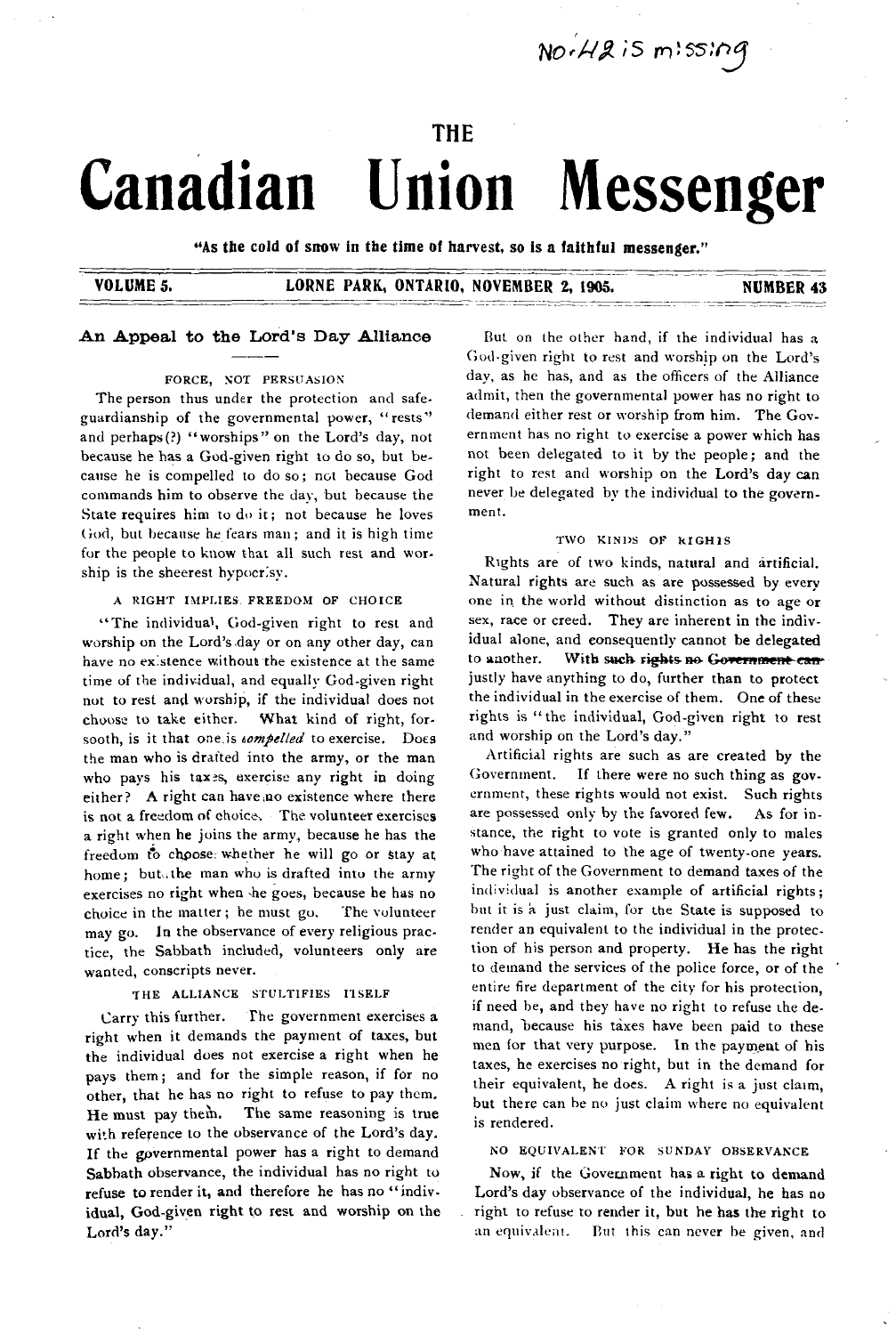therefore the Government, in demanding Lord's day observance, is demanding something for nothing. The Government does not exercise a right in making this demand, but it does perform an act of usurpation of the individual's right. It is simply an act of tyranny on the part of those who demand it, and an act of slavery on the part of those who render such Lord's day observance.

The man who observes the Lord's day because it is right needs no law to compel him to do it; and the man who observes it simply because he is afraid that some man will lay violent hands on him if he does not do it, is in servile bondage to just that extent. What he needs is more love preached to him and less law, for "love is the fulfilling of the law," and "by the deeds of the law there shall no flesh be justified in his sight."

#### WHY NOT WORSHIP AS WELL AS REST BY LAW ?

One other point. The Alliance calls the right to rest and worship on the Lord's day an individual, God-given right; and it says that the legislature does not create this right. Why, then, should the legislature take the responsibility of enforcing an individual right? Why should not the individual be left to answer to Him from whom the right came as to the manner in which he will exercise that right  $?$  As defined by the Alliance, the manner of exercising this right, is in rest and worship. But, for the present at least, nothing is said about worship. But why stop short? Is it not more essential that the individual should worship than that he should rest? What has been ga ned by compelling people to rest on Sunday unless they are also compelled to worship? Are the people made any better by simply resting,-by having idleness enforced upon them,—without worshiping? If not, then why com pel them to rest?

If it is claimed that people are made better by enforced Sunday rest without worship, or such rest with worship for that matter, it follows that the Alliance is seeking to justify the people by the deeds of the law. But the Bible says,—"Christ is become of no effect unto you, whosoever of you is justified by the law; ye are fallen from grace." Which horn of this dilemma will the Alliance hang itself on?

But it it is simply the physical welfare of the individual which is sought, the Alliance would better direct its energies in some other channel; for there are multitudes of evil habits which are much more injurious to the physical welfare of the individual than the neglect to take a weekly day of rest; as for example, neglect to take an adequate amount of daily rest in sleep, neglect of personal cleanliness, im proper diet, etc., *ad infinitum .*

#### A RELIGIOUS VIEW ONLY

The Alliance professes to take no particular religious view respecting the Sabbath; yet every position taken to carry forward its so-called Sabbath reform. every argument presented, every reason given, has been from the religious point of view. The Alliance can take no other view of the subject which will stand the test of logical criticism. Nothing but a religious reason has been, or can be, given by the Alliance, or by any one else, for the compulsory observance of Sunday. The very position which The very position which the Alliance disclaims, is the only position which it has taken, and the only position it car. take.

#### ENEM IES OF SABBATH REFORM

The greatest enemy to any religious reform is the man who tries to effect it by law. Law only serves to dam up the current without drying up the source; but when the force of public opinion becomes strong enough, as it surely will become, sooner or later, it will burst forth with most destructive fury, carrying everything to the opposite extreme. The only true and lasting reforms which this world has ever seen are those which have been wrought out by men who have dared to oppose the mightiest powers of earth, instead of forming an alliance to seek their aid. True reformers are those whose footsteps have been traced in blood; men who have given up everything, even life itself, rather than's icrifice a principle; men whose sole reliance was in the persuasive power of love, and whose only weapons were spiritual ones. Such men have gone forth conquering and to conquer. Though covered with obloquy and contempt during their lives, and though dying ignominiously at the stake or upon the guillotine, future generations who have reaped the fruits of their sufferings, have recognized that they were reformers indeed. While men who have demanded civil laws under the pretext of sanitary regulations, as did the bishops of the fourteenth century and later, thus bringing upon the world the long night of ignorance and superstition, have been the veriest enemies to the cause of Christianity. So now, the worst enemies of true Sabbath reform in these days, are the men who, in the same way, would make a living, acting IMAGE to that frightful power which is represented in Scripture as being drunken with the blood of the saints.

## *Concluded.*

#### The Missionary Campaign

THE Campaign is on, but all are not in it. With the variety of books, papers, and tracts which we now have, all can take part in this important work.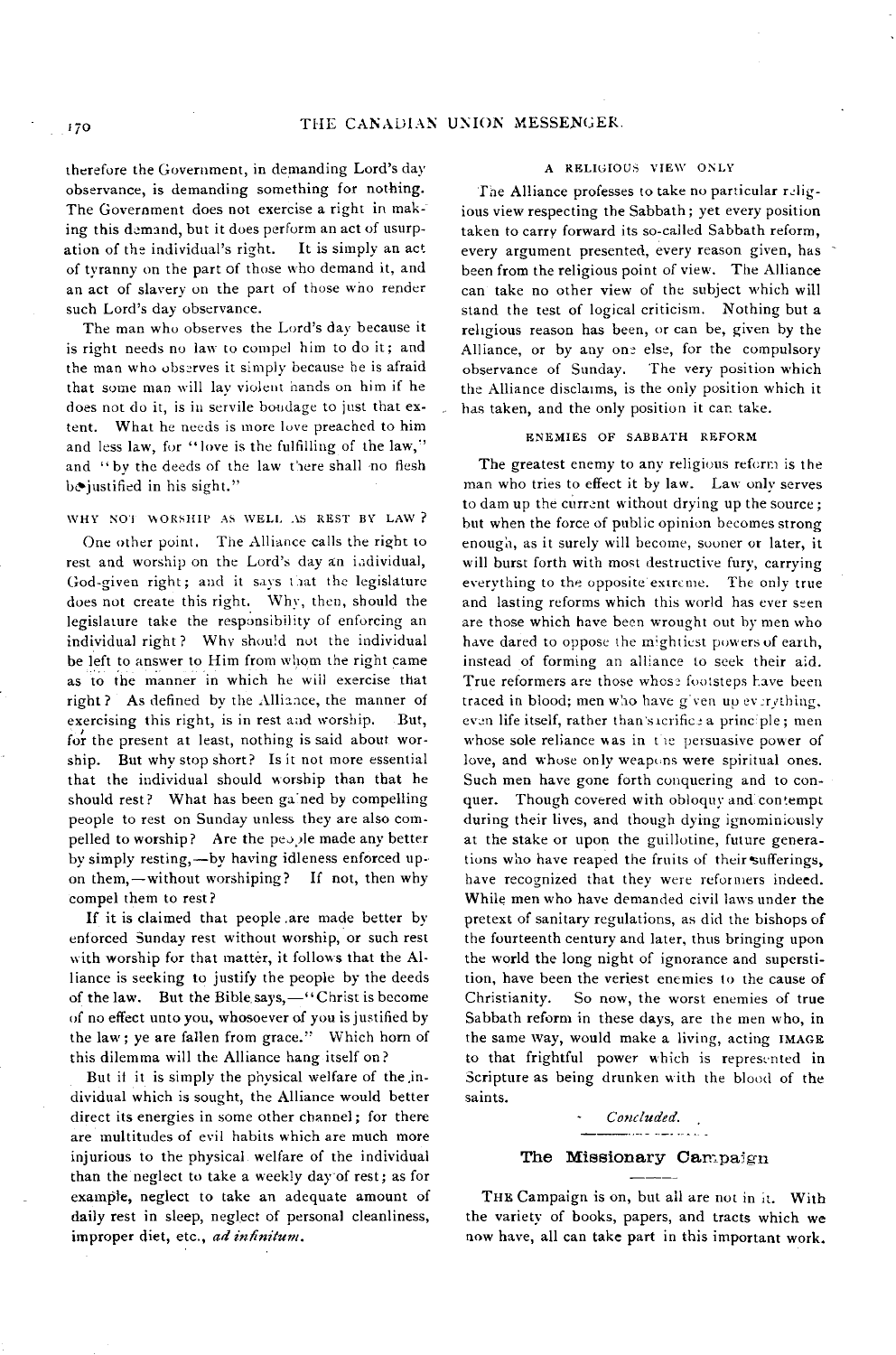Please notice the following from Vol. 8 of the Testimonies : "God calls upon every church to enter His service. Truth that is not *lived*, that is not *imparted to others*. loses its life-giving power, its healing virtue. Every one must learn to work, and to stand in his place as an armor-bearer. Every addition to the church should be one more agency for the carrying out of the great plan of redemption. The entire church, acting as one, blending in perfect union, is to be a living, active missionary agency, moved and controlled by the Holy Spirit.

 $\tau$ <sup>t</sup> It is not alone by men in high positions of responsibility, not alone by men holding positions on boards or committees, not alone by managers of our sanitariums and publishing houses, that the work is to be done which will cause the earth to be filled with the knowledge of the Lord, as the waters cover the sea. This work can be accomplished only by the whole church acting their part under the guidance and in the power of Christ."

Please note how only this work can be accom plished, and then ask yourself the question : "Shall the work be done?" You may not be able to teach, preacu, or vis't, like Paul; but no one should be a doubting Thomas, or a questioning Peter. " Follow thou me," said the Master. Fall in line and fill up the ranks, and share in the blessings of faithful service. Many are waiting for those message-filled tracts, papers, and books, and we shall be held responsible for longer delay.

Let none wait longer, but let all arise to the opportunity, and unite in active service with the body, marching on to victory. If you cannot do everything, do something. Commence now if you have not already entered.

Send your orders for supplies to B. B. Noftsger, Box 178, Toronto Junction, Ont.

W. H. THURSTON.

#### Paganism

MEN in this enlightened age, and in a land of gospel privileges, ought to be free from the influences of paganism. Not free from these influences by law, but free from them because the gospel of Christ, coupled with perfect liberty to profess that gospel, has made him free.

There may, indeed, be quite a difference of opinion as to what constitutes paganism, but we had supposed that to be a pagaft, one must adopt the customs and practices of pagans.

A letter recently written to the Roman Catholic Bishop of Syracuse, N.Y., by the Hon. Andrew D. White, President of Cornell University, and for some years minister to Germany from the United States Government, will illustrate this point, and at the same time it will serve to show how powerfully the tide is turning in favor of Sunday legislation among men of influence, both Catholic and Protestant.

The circumstance under which Dr. White wrote to B shop Ludden was this: The Bishop had announced that he would deny the rights of Christian burial to those who die by accident, on the Lord's day, violating its duties and obligations in questionable amusements, etc.

In his letter the Protestant Doctor endorsed this action of the Catholic Bishop, and protested against what he calls "a complete paganizing of American life as regards the first day of the week."

The Doctor is right. Some time ago the *North* British Review called Sunday "the wild solar holiday of all pagan times." And this action of the American people in using the day for the purpose for which it was first designed by the pagans, is perfectly logical. How else could they use it? It is not a holy day, it is simply a holiday; and the people have found this out, and are using it accordingly.

To be sure Roman Catholic Bishops, and Protestant Doctors of Divinity and of Laws, have been trying, lo these many years to make it appear that this pagan holiday is a Christian holy day, but they have miserably failed; and now that they are reaping the fruit of their sowing, they are taking alarm lest the pagan holiday shall be paganized.

There is, indeed, just cause for "alarm;" but it is not for that reason. It is that Catholics and Protestants will yet join hands in enforcing the observance of this pagan institution upon those who would observe the true Sabbath of the Lord.

#### Lornedale Academ y

DR. A. R. SATTERLEE of the Buffalo Sanitarium paid us a visit this week. His son Richard, who had been sick for a few days, accompanied him home.

BROTHER H. D. CARR was called to visit his father and sister, who are quite sick. A letter from him since he went away informs us that he will return in a few days.

ONE of our students sold and delivered for cash last week nearly twenty dollar's worth of books. Besides this he took orders for about eight dollar's worth of books to be delivered at some future time. And in addition to all this, he delivered for cash about seven dollar's worth of books on orders previously taken. This makes about thirty-four dollar's worth of books sold and delivered in one week besides keeping up his regular school work. This dem onstrates that students can sell books.